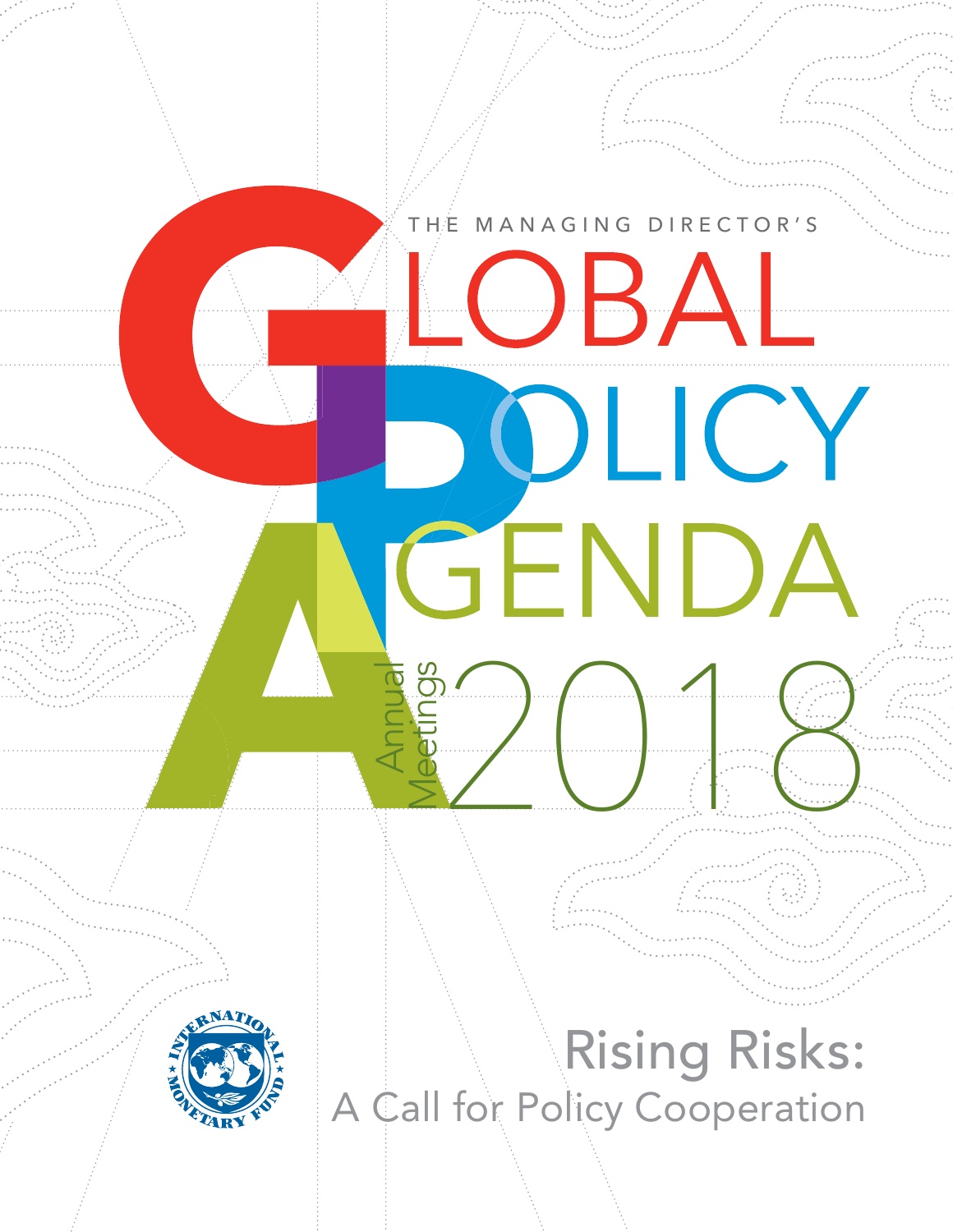## RISING RISKS: A CALL FOR POLICY **COOPERATION**

Iobal growth remains strong. The recovery has created jobs and increased incomes. But growt momentum is moderating. Previously identified risks have partly materialized or have become more pronounced. A rapid reversal in f created jobs and increased incomes. But growth momentum is moderating. Previously identified risks have partly materialized or have become conditions, ten years after the global financial crisis, could again expose debt vulnerabilities at a time when many countries have more limited policy space.

The window of opportunity to guard against risks and raise medium-term growth prospects is narrowing. Now is the time for policymakers to act to rebuild policy space, strengthen resilience, and implement structural reforms for the benefit of all.

Waning support for multilateralism is fueling policy uncertainty. However, improved global cooperation is precisely what is needed to boost inclusive growth by modernizing the trade system, reducing excess global imbalances, improving debt dynamics, and leveraging technology.

We will continue to review our policies and strategies to enhance Fund advice and support multilateralism. This includes surveillance, program conditionality, capacity development, debt limits, and anti-money laundering and the combatting of terrorism financing.

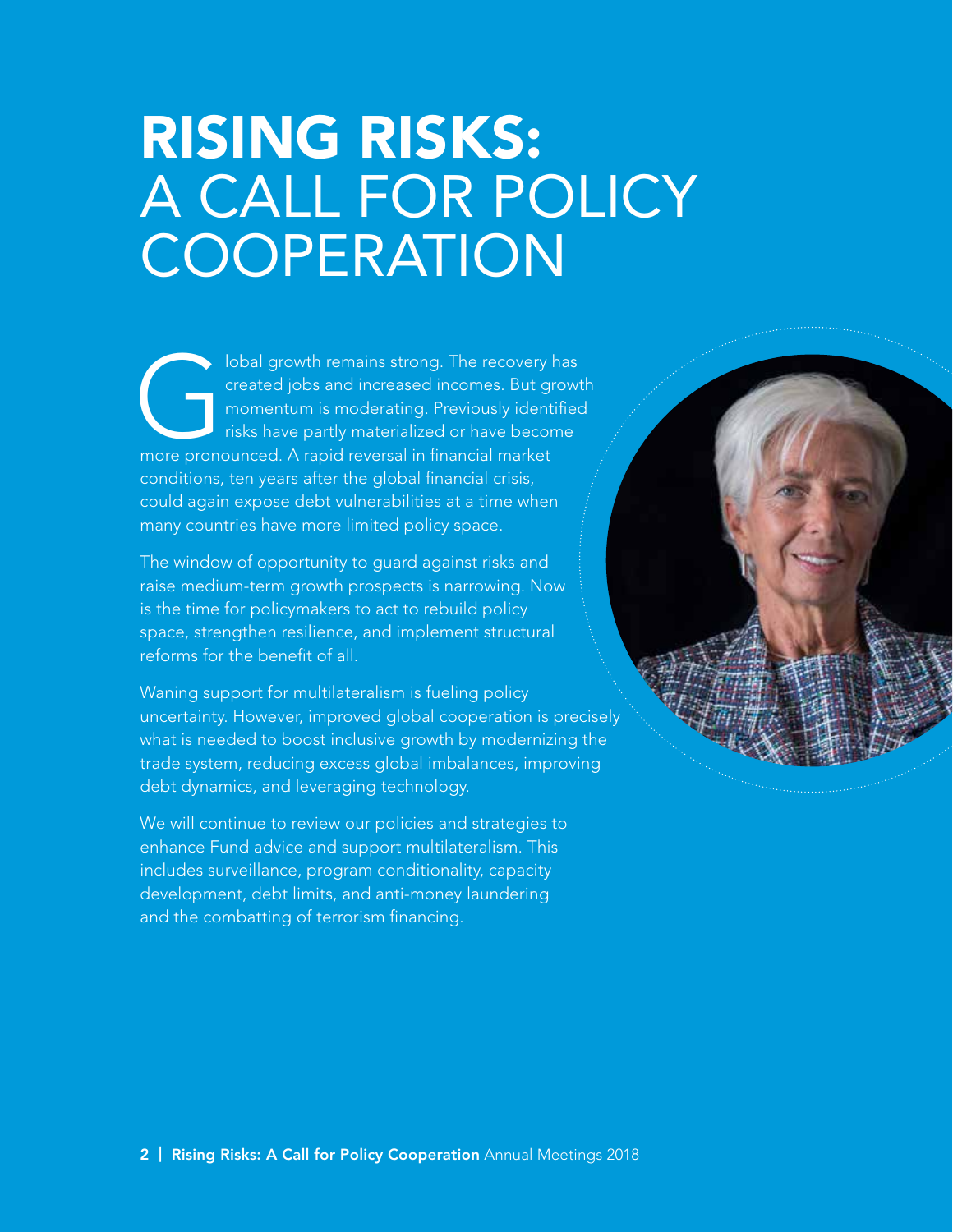### GLOBAL Materializing risks and policy uncertainty are testing the growth momentum. Medium-term prospects remain subdued. SETTING

Global growth remains strong but has become less even. Momentum is moderating amid trade tensions, higher oil prices, and market pressures on emerging market and developing economies, particularly those with weaker fundamentals and elevated political risks. Weak productivity growth, overdue economic reforms, and population aging continue to dampen potential growth.

Growing policy uncertainty may intensify economic headwinds with risks further shifting to the downside. In particular, a systemic escalation of trade tensions could seriously impact global growth while failing to address the causes of persistent excess external imbalances. As monetary normalization in major economies continues, a sudden tightening of global financial conditions could intensify shifts in capital flows and put growth at risk, especially where financial vulnerabilities have built up. Many countries have limited policy room to maneuver, including due to high and rising debt vulnerabilities. Challenges from unsustainable macroeconomic policies, inequality, weak trust in policymaking, technological innovations, climate change, demographic shifts, and migration are likely to persist in the medium term.

### POLICY ADVICE AND ECONOMIC ANALYSIS

### With vulnerabilities mounting, policy makers should act now and use the ongoing expansion to rebuild buffers, enhance resilience, and advance structural reforms for the benefit of all.

Countries should take action to manage risks and resolve policy uncertainties. The Fund will help members calibrate appropriate macroeconomic policy responses tailored to their circumstances. Where inflation is converging to target, monetary policy stimulus should be gradually withdrawn in a well-communicated, data-dependent manner. International reserve buffers should be preserved at adequate levels given potentially protracted capital outflow pressures. Many countries must reduce debt and rebuild fiscal buffers, avoid procyclicality, deliver growth-friendly fiscal policies, and raise the quality and governance of infrastructure, the latter supported by the Fund's Public Investment Management Assessment. Careful calibration of the policy mix should also help reduce large and sustained external imbalances in a growth-friendly manner. Recent analyses of fiscal space and public-sector balance sheets, the 2018 External Sector Report, and forthcoming work on drivers of natural real interest rates will inform policy advice.

*The External Sector Report (ESR) is the only multilaterally consistent assessment of countries' external positions, including current account balances, real exchange rates, external balance sheets, capital flows, and international reserves. The ESR covers 29 of the world's largest economies and the euro area—representing over 85 percent of global GDP. The 2018 ESR, using a refined methodology, shows that 40 to 50 percent of global current account balances are now deemed excessive (i.e., larger than warranted by countries' fundamentals and desirable polices). While imbalances have remained broadly unchanged in recent years, they are now increasingly concentrated in advanced economies.*

*Green highlighted text refers to selected key IMF activities that have been completed since October (see Annex).*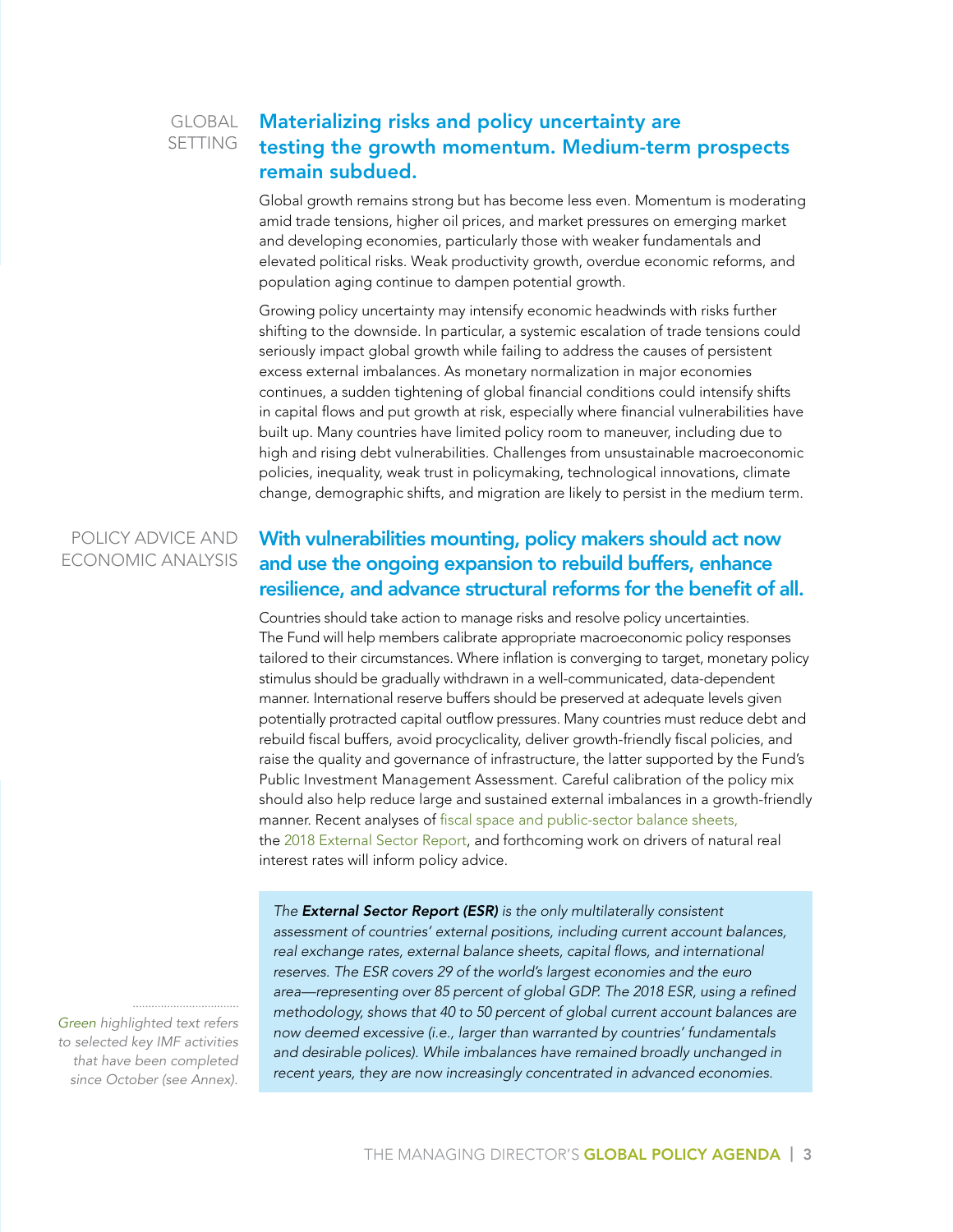Strengthening financial resilience is essential before financial conditions tighten further. Fund analysis on output losses after the 2008 crisis highlights that exchange rate flexibility often serves as a key shock absorber, while prudential policies can help contain financial stability risks, including from prolonged low interest rates. Repairing remaining pockets of vulnerability calls for balance sheet cleanup in some advanced economies and completing the post-crisis regulatory agenda. Many emerging market and developing countries should aim to reduce their vulnerabilities to tightening financial conditions, sharp currency movements, and capital flow reversals, including by managing contingent liabilities and balance sheet mismatches. Efforts are also needed to adapt regulation to structural changes, including from non-banks and financial technologies, and continue to close data gaps.

To help inform countries' responses to large and volatile capital flows, the Fund will continue to explain the application of the Institutional View on capital flows in practice, update its macroprudential policy database, and disseminate its new stock-take of capital flow management measures. Forthcoming analysis will help highlight risks to housing markets and assess the implications of heterogenous banking sector fundamentals for financial stability.

Policy makers should not lose sight of longer-term challenges and grasp the opportunity to adopt structural reforms and policies to achieve higher and more inclusive growth. Our analysis on the Future of Work underscores that comprehensive and coordinated policies can both facilitate technological change and help those left behind. Strengthening governance and fighting corruption are also critical for higher, inclusive growth. We will study how improved governance can reduce corruption vulnerabilities and improve policy outcomes; operationalize a new framework for more systematic and effective country engagement on governance; build on work on the slowdown of potential growth, including by investigating the role of corporate market power; and analyze the effects of gender diversity and female labor force participation on structural transformation and growth.

### CONTRIBUTIONS TO GLOBAL STABILITY

*Green highlighted text refers to selected key IMF activities that have been completed since October (see Annex).*

### Policymakers should enhance cooperation to modernize the multilateral trade system and address other challenges that transcend borders.

Open trade and access to global finance have delivered significant benefits, but not for all. This has contributed to waning support for multilateralism, and could undermine gains achieved over several decades. To foster stability and shared prosperity, the Fund will support efforts to resolve emerging tensions within a strengthened, rules-based multilateral trade system and promote more open trade, including in new areas such as services and e-commerce. We will analyze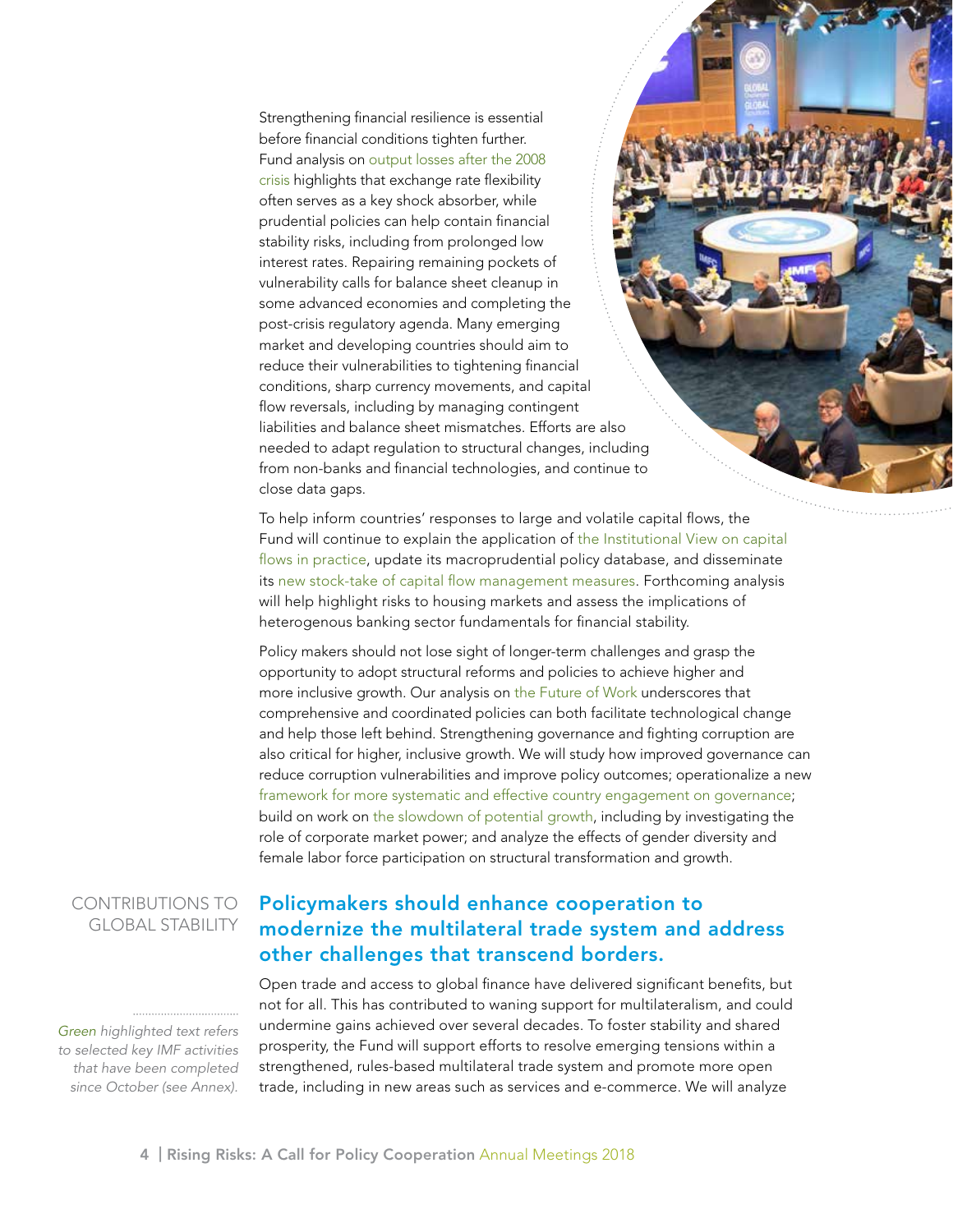the macroeconomic consequences of tariffs for the Fund's Annual Research Conference, as well as the determinants of trade balances and spillovers from distortive trade policies, in light of the growing role of global value chains. To address large and sustained imbalances, both external surplus and deficit countries will need to take action.

The Fund will continue to encourage cooperation to address global financial and tax challenges. To help guard against rising financial risks, we will support the work of standard setters to complete the global regulatory reform agenda and reduce regulatory uncertainty, while continuing to integrate macro-financial issues in surveillance. We will contribute to the international tax debate, including by analyzing corporate taxation, help members build capacity, and continue close inter-agency cooperation through the Platform for Collaboration on Tax.

Technological progress and digitalization present both opportunities and challenges. With the World Bank and other institutions, the Fund will support countries' efforts to build on the Bali Fintech Agenda and leverage advances in financial technology. Fund work on the digital economy will continue with a focus on big data, cyber risks, tax administration and the international tax architecture, and the measurement of economic welfare. Technology and the impact of demographic trends will shape tomorrow's economies. We will deepen existing analysis of youth labor market prospects and support the 2019 Japan G–20 Presidency by assessing the macroeconomic and fiscal implications of aging.

*In response to calls from members, the IMF and the World Bank jointly developed the "Bali Fintech Agenda." The Agenda highlights the opportunities and potential risks of fintech, and outlines key considerations for policy makers and the international community based on countries' experience. The Agenda's main objective is to provide a framework for the consideration of high-level issues by individual countries, including in their own domestic policy discussions. It will also help guide our work on fintech. Going ahead, the Fund will investigate central bank digital currencies and their relevance for monetary policy and financial stability, take stock of fintech developments relevant to issues raised in the Agenda, and reflect the Agenda in its work, including with*  respect to the implications of fintech for cross-border capital flows, financial *integrity, global monetary and financial stability, and the evolution of the international monetary system. The Fund will also continue to leverage its convening role to facilitate effective peer-to-peer discussion.*

The Fund will help support members' progress toward the 2030 sustainable development goals (SDGs), including by building on our analysis of the spending needs to achieve the SDGs in health, education, and selected aspects of infrastructure. The Fund is also enhancing its focus on fragile states in response to a recent IEO evaluation, including through human resource policies that ensure appropriate staff expertise and the development of country engagement strategies. Staff will continue to support the G–20's Compact with Africa initiative to help catalyze private investment, and address illicit financial flows, including through its tax, AML/CFT, and governance work. The Fund will also provide guidance on members' implementation of climate mitigation and

*Green highlighted text refers to selected key IMF activities that have been completed since October (see Annex).*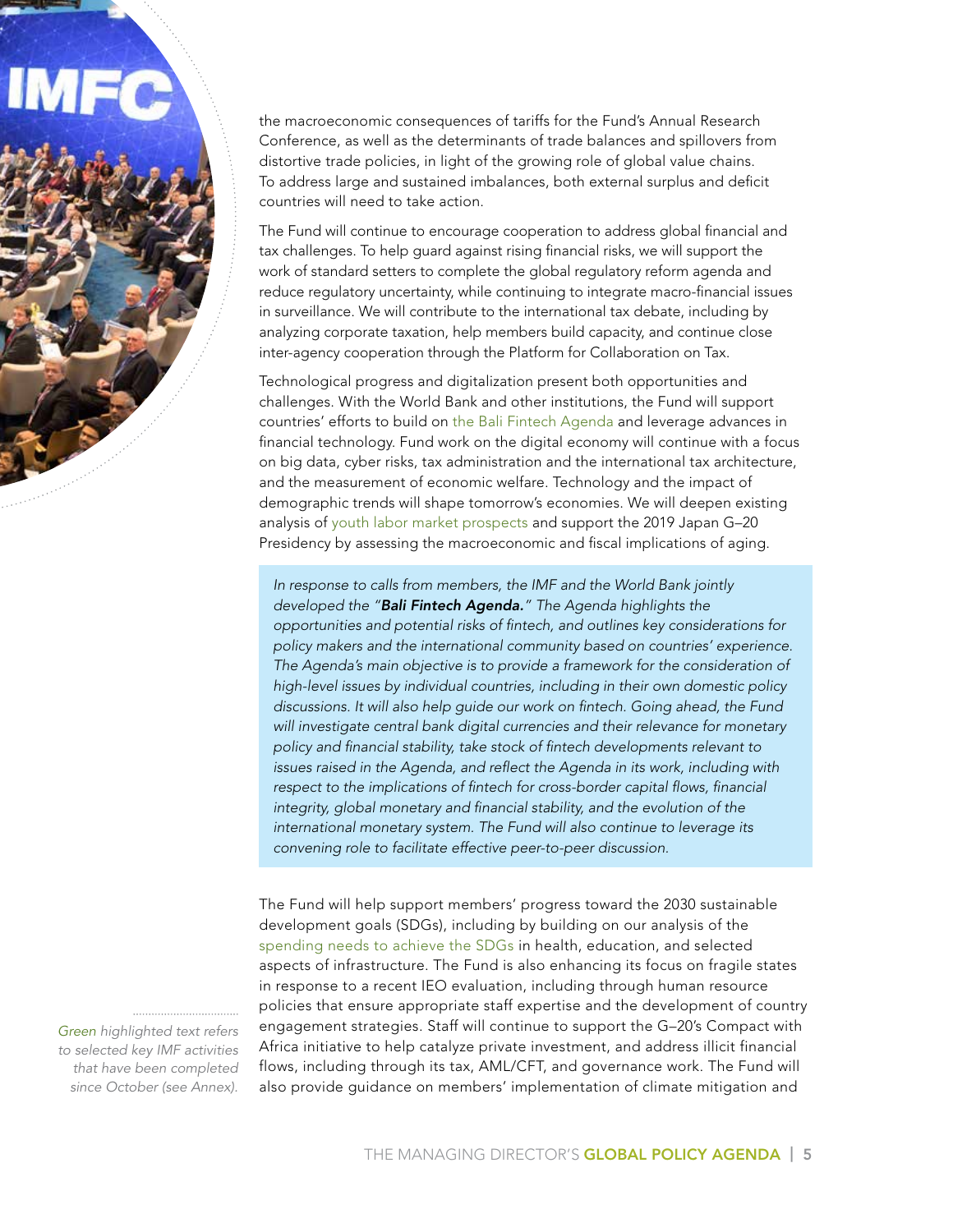adaptation strategies for the Paris Accord and continue to engage on how to enhance disaster and climate resilience.

Debtors and creditors share the responsibility for promoting sustainable lending practices and addressing rising debt vulnerabilities, particularly in low-income countries (LICs). In collaboration with the World Bank, we will encourage such practices using a multi-pronged approach, anchored in enhancing debt transparency and supporting domestic resource mobilization. We have started to implement the updated Debt Sustainability Framework for LICs, which will be an important instrument to assess and mitigate debt vulnerabilities, including through greater data coverage and disclosure. We are also helping to improve debt management and transparency by addressing data gaps identified in a recent G-20 note and will encourage mechanisms to facilitate official creditor coordination.

*Global debt is at an all-time high of \$182 trillion or 224 percent of global GDP. About two thirds is nonfinancial private (households and corporates) debt, while the rest is public debt. Increasing public debt vulnerabilities in LICs is a particular concern, with about 40 percent at high risk of, or in, debt distress. This reflects rising borrowing, only to a limited degree for public investment, combined with adverse shocks. A key challenge stems from weak public debt transparency and coverage. As part of our work on debt transparency, we have developed, together with the World Bank, proposals to strengthen borrowers' debt management capacity, enhance the collection and dissemination of debt data, and deepen debt sustainability analysis.* 

### FUND **POLICIES**

### The Fund is preparing for the future by adapting its policy toolkit to enhance its surveillance, lending, and capacity development activities.

To further improve traction of Fund **surveillance** and support members in the face of emerging challenges, work has started on the 2020 Comprehensive Surveillance Review and the 2020 Review of the Financial Sector Assessment Program. The forthcoming review of the Fund's AML/CFT strategy will underpin efforts to enhance financial integrity and resilience, including against the backdrop of technological innovation and the withdrawal of correspondent banking relationships. We will strengthen our risk monitoring activities by reviewing the debt sustainability framework for market access countries and the Fund's debt limits policy; reviewing the monetary and financial transparency code; and updating the Fund's fiscal transparency code. We will also consider modifications to the Fund's policy on multiple currency practices, and work is ongoing to strengthen data provision to the Fund for surveillance purposes. To help protect vulnerable groups, staff will develop a strategic framework to guide our engagement on social spending issues. We will also continue to engage on gender issues in our Article IV discussions.

*Green highlighted text refers to selected key IMF activities that have been completed since October (see Annex).*

The Fund stands ready to support members' efforts to guard against risks and implement adjustments and reforms. Drawing lessons from an assessment of performance under recent Fund-supported programs, we will review program conditionality and design. These lessons will also help inform the review of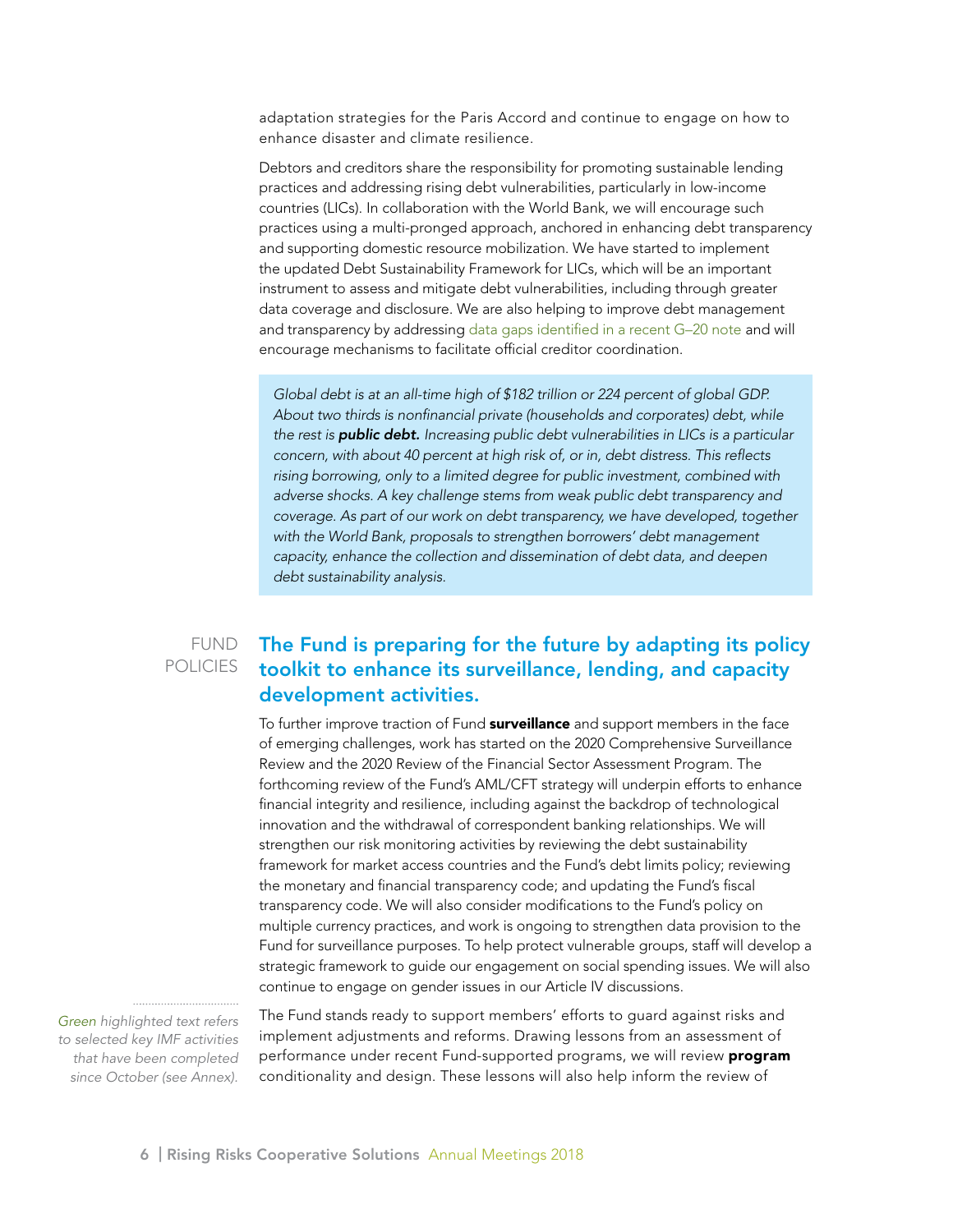our LIC facilities to better adapt them to members' needs. And we are working to enhance the effectiveness of our program engagement with small states and countries in fragile and conflict situations. The Fund is also making efforts to improve the impact of its

### capacity development

(CD) through the upcoming review of its CD strategy, with stronger integration of CD, surveillance, and lending, in a results-based framework with continued focus on innovative delivery. We will continue to strengthen strategic partnerships and create more flexible funding arrangements with partners.



#### The Fund aims to complete the 15th General Review of Quotas in 2019. GOVERNANCE AND FINANCING

Against the backdrop of increasing downside risks to global growth, and building on the recent progress report to the Board of Governors, the Fund will continue efforts to maintain a strong, quota-based, and adequately resourced IMF at the center of the global financial safety net, realigning quota shares with members' relative positions in the world economy while protecting the share of our poorest members. We aim to complete the 15th Review of Quotas by the Spring Meetings, and no later than the Annual Meetings, of 2019.

INTERNAL **ORGANIZATION** 

*Green highlighted text refers to selected key IMF activities that have been completed since October (see Annex).*

### The Fund is modernizing its operations and continuing to adapt to members' needs.

Together with the Fund's human resource strategy and the comprehensive review of compensation and benefits, our innovation strategy and new digital tools will supplement ongoing efforts to ensure an agile, diverse, and inclusive workforce. These efforts will also allow the Fund to better leverage institutional experience through knowledge management; improve data management in line with our data and statistics strategy; enhance CD management; and foster a culture of innovation. We will also maintain a prudent budgetary stance and further strengthen internal risk management.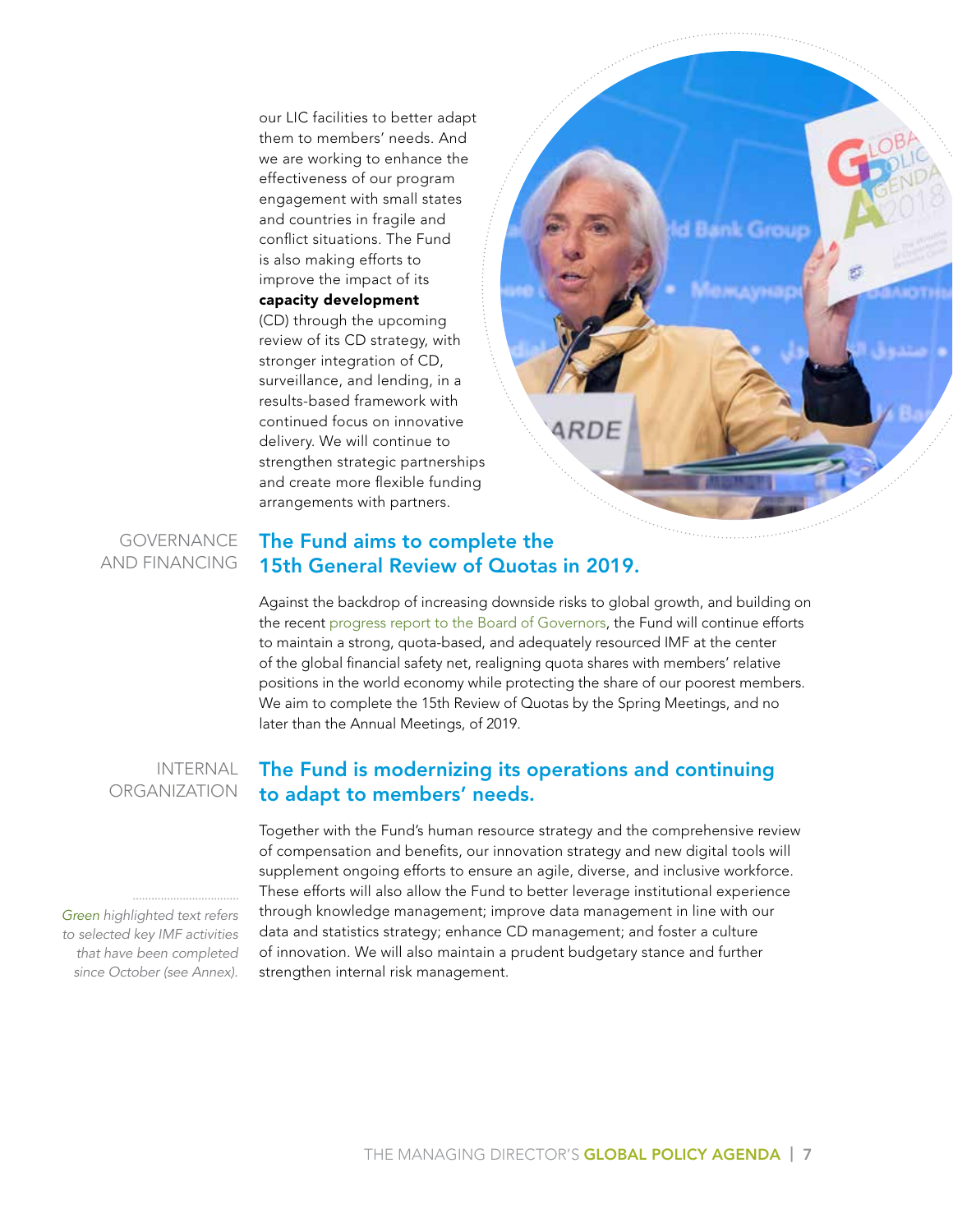### SURVEILLANCE



**financial stability assessments** under the

29 economies plus the euro area covered in the External Sector Report External Sector Report External Sector Report<br>
IMP Jul 18 Tackling Global Impact<br>
IMP Jul 18 Tackling Trade Tensions Jul 18 Tackling Trade Tensions Jul 18 Tackling Trade Tensions Jul 18 Tacklin<br>
IMP July 18 Tackline Tensions July 18 Tackline Ten

*\*October 2017 to September 2018*

reviews

*\*As of end–September, 2018*



largest outstanding GRA credit (SDR bn)

Lending to 33 countries

19 of which have a Poverty Reduction and Growth

of global GDP 85%

represented

Trust (PRGT) facility



Ukraine 7.4

Egypt 5.7

Pakistan 4.3

8 | Rising Risks: A Call for Policy Cooperation Annual Meetings 2018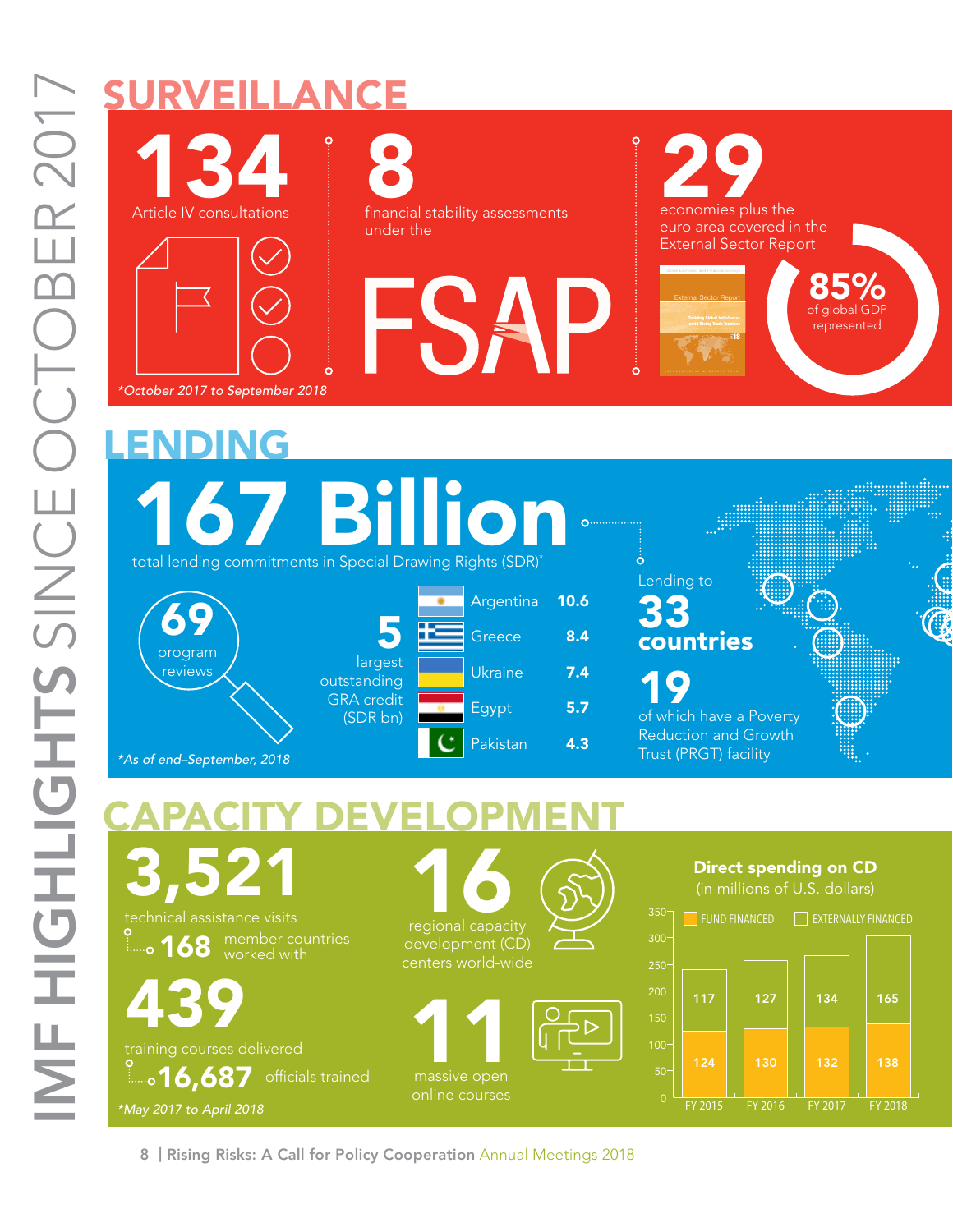# 663,574

unique visitors of the WEO, GFSR, and Fiscal Monitor webpages







### OUTSTANDING CREDIT AND COMMITMENTS

(as of end–September, 2018, in billions of SDR)1

| <b>CURRENT</b> |                    |
|----------------|--------------------|
| <b>PROGRAM</b> | <b>OUTSTANDING</b> |
| <b>SIZE</b>    | <b>CREDIT 2</b>    |

### GRA FINANCIAL ARRANGEMENTS

#### *Stand-by Arrangement*

|           | 35.38 | 10.61 |
|-----------|-------|-------|
| Argentina |       |       |
| Iraq      | 3.83  | 2.39  |
| Jamaica   | 1,20  | 0.53  |

### *Extended Fund Facility*

| Bosnia-Herzegovina | 0.44  | 0.23 |
|--------------------|-------|------|
| Cote d'Ivoire      | 0.43  | 0.24 |
| Egypt              | 8.60  | 5.73 |
| Gabon              | 046   | 0.21 |
| Georgia            | 0.21  | 0.14 |
| Jordan             | 0.51  | 0.65 |
| Moldova            | 0.09  | 0.13 |
| Mongolia           | 0.31  | 0.13 |
| Sri Lanka          | 1.07  | 0.72 |
| Tunisia            | 2.05  | 1.28 |
| Ukraine            | 12.35 | 7.41 |

### *Flexible Credit Line*

| 137.17 |
|--------|
| 62.39  |
| 785    |
|        |

| <b>COMPLETED</b><br><b>ARRANGEMENTS</b> | 18.34 |
|-----------------------------------------|-------|
| o/w Greece                              | 844   |
| o/w Pakistan                            | 4 27  |

1/ Numbers may not add up due to rounding.  $2<sup>2</sup>$  Includes outstanding credit under expired arrangements and outright disbursements.

| <b>CURRENT</b><br><b>PROGRAM</b><br><b>SIZE</b> | <b>OUTSTANDING</b><br><b>CREDIT<sup>2</sup></b> |
|-------------------------------------------------|-------------------------------------------------|
|                                                 |                                                 |

### PRGT FINANCIAL ARRANGEMENTS

| <b>Extended Credit Facility</b>             |       |       |  |  |
|---------------------------------------------|-------|-------|--|--|
| Afghanistan,<br>Islamic Republic of         | 0.03  | 0.04  |  |  |
| Benin                                       | 0.11  | 0.10  |  |  |
| Burkina Faso                                | 0.11  | 0.15  |  |  |
| Cameroon                                    | 0.48  | 0.28  |  |  |
| Central African Republic                    | 0.13  | 0.13  |  |  |
| Chad                                        | 0.22  | 0.19  |  |  |
| Cote d'Ivoire                               | 0.22  | 0.70  |  |  |
| Ghana                                       | 0.66  | 0.75  |  |  |
| Guinea                                      | 0.12  | 0.21  |  |  |
| Guinea-Bissau                               | 0.02  | 0.02  |  |  |
| Madagascar                                  | 0.25  | 0.22  |  |  |
| Malawi                                      | 0.08  | 0.16  |  |  |
| Mali                                        | 0.19  | 0.20  |  |  |
| Mauritania                                  | 0.12  | 0.09  |  |  |
| Moldova                                     | 0.04  | 0.12  |  |  |
| Niger                                       | 0.10  | 0.15  |  |  |
| Sao Tome & Principe                         | 0.004 | 0.005 |  |  |
| Sierra Leone                                | 0.16  | 0.25  |  |  |
| Togo                                        | 0.18  | 0.10  |  |  |
| <b>TOTAL CURRENT</b><br><b>ARRANGEMENTS</b> | 3.23  |       |  |  |
|                                             |       |       |  |  |
| <b>COMPLETED</b><br>ARRANGEMENTS            |       | 2.58  |  |  |

### NON-FINANCIAL INSTRUMENTS

| <b>Policy Support Instrument</b>      |            |
|---------------------------------------|------------|
| Rwanda                                | Senegal    |
| <b>Policy Coordination Instrument</b> |            |
| Serbia                                | Seychelles |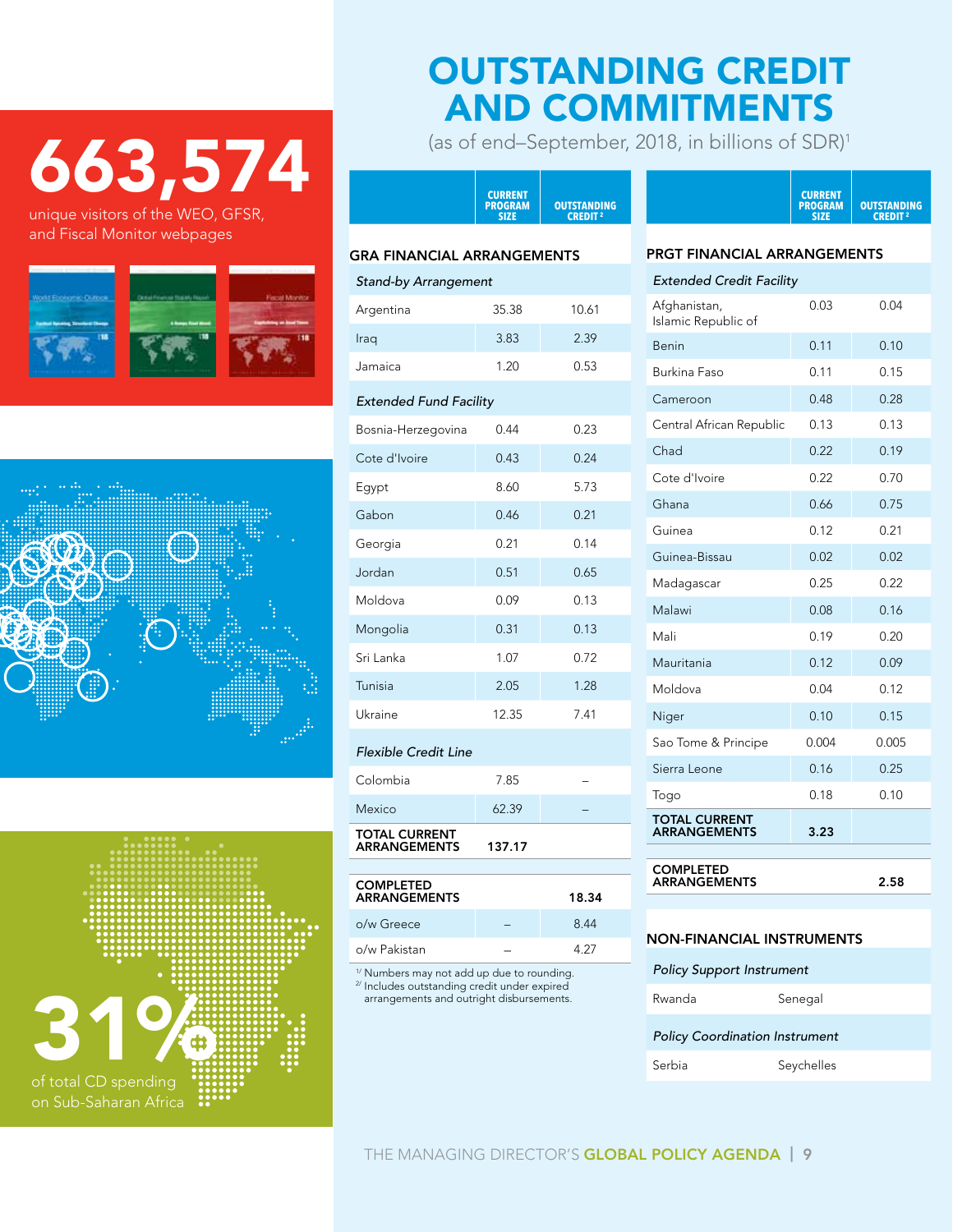### FINANCIAL POSITION OF THE GENERAL DEPARTMENT

(as of end-FY18, in billions of U.S. dollars)1

| <b>TOTAL ASSETS</b>           | 747 | LIABILITIES, RESERVES AND<br><b>RETAINED EARNINGS</b> | 747           |
|-------------------------------|-----|-------------------------------------------------------|---------------|
| Currencies                    | 672 | Quotas                                                | 685           |
| o/w Usable currencies         | 520 | <b>Borrowings</b>                                     | 28            |
| o/w Credit outstanding        | 55  | Other liabilities                                     | $\mathcal{E}$ |
| SDR holdings                  | 38  | Reserves of the GRA                                   | 30            |
| Investments                   | 30  | Retained earnings                                     |               |
| Other assets (including gold) |     |                                                       |               |

### FINANCIAL POSITION OF CONCESSIONAL LENDING AND DEBT RELIEF TRUSTS (as of end-FY18, in billions of U.S. dollars)1

|                          | <b>PRGT</b> | <b>PRG-HIPC</b> | <b>CCR TRUST</b> |                                            | <b>PRGT</b> | <b>PRG-HIPC</b> | <b>CCR TRUST</b> |
|--------------------------|-------------|-----------------|------------------|--------------------------------------------|-------------|-----------------|------------------|
| <b>TOTAL ASSETS</b>      | 20.1        | 0.6             | 0.2              | <b>LIABILITIES AND</b><br><b>RESOURCES</b> | 20.1        | 0.6             | 0.2              |
| o/w Cash and investments | 11.0        | 0.6             | 0.2              | o/w Borrowings                             | 9.4         | 0.3             |                  |
| o/w Loans receivable     | 91          | ۰               | ۰                | o/w Resources                              | 10.6        | 0.3             | 0.2              |

### IMF'S LENDING CAPACITY

(as of end-FY18, in billions of U.S. dollars) $1,2$ 

| 460<br>Quotas <sup>21</sup> | 206 | 358<br>$\log 1$ NAB <sup>3</sup> (expires 2022)   Bilaterals <sup>4</sup> (expire 2019/2020) |
|-----------------------------|-----|----------------------------------------------------------------------------------------------|
|-----------------------------|-----|----------------------------------------------------------------------------------------------|

### $\circ$  TOTAL: 1,024  $\circ$

### CONSOLIDATED OPERATIONAL INCOME AND EXPENSES IN SELECTED YEARS5

(in millions of U.S. dollars, unless otherwise stated)<sup>1</sup>

|                                                        | <b>FY08</b> | <b>FY12</b> | <b>FY18</b> |
|--------------------------------------------------------|-------------|-------------|-------------|
| A. OPERATIONAL INCOME                                  | 871         | 3,185       | 1,912       |
| Lending income (including surcharges)                  | 267         | 2,943       | 1,632       |
| Non-lending income                                     | 604         | 242         | 280         |
| o/w Investment income                                  | 598         | 237         | 185         |
| <b>B. EXPENSES</b>                                     | 932         | 998         | 1,181       |
| Net administrative budget                              | 891         | 947         | 1,099       |
| o/w Personnel                                          | 714         | 799         | 962         |
| Other                                                  | 41          | 51          | 82          |
| C. NET OPERATIONAL INCOME (A-B)                        | $-61$       | 2,187       | 731         |
| <b>MEMORANDUM ITEMS:</b>                               |             |             |             |
| Net administrative budget in FY18 dollars <sup>6</sup> | 1,167       | 1,097       | 1,099       |
| SDR interest rate (end-period)                         | 2.74        | 0.14        | 0.88        |
| Three-month U.S. Treasury Bill rate (end-period)       | 1.33        | 0.09        | 1.81        |
| Gross Spending on:                                     |             |             |             |
| Surveillance                                           |             | 469         | 581         |
| Oversight of global systems                            |             | 113         | 136         |
| Lending                                                |             | 186         | 164         |
| Capacity development                                   |             | 253         | 399         |
| o/w externally financed direct spending                |             | 100         | 174         |

<sup>1/</sup> Figures in U.S. dollars based on an exchange rate of 1.44 \$/SDR as of April 30, 2018.<br><sup>2/</sup> After setting aside a liquidity buffer of 20 percent. Only quota resources of members with strong external position are used f

3/ New Arrangements to Borrow.

« Bilateral Borrowing Agreements. The 2016 Borrowing Agreements have an initial term to end-2019, extendable for a further year through end-2020 with creditors' consents.<br>§ FY08-global financial crisis; FY12-first year of

6/ Deflated with the Global External Deflator.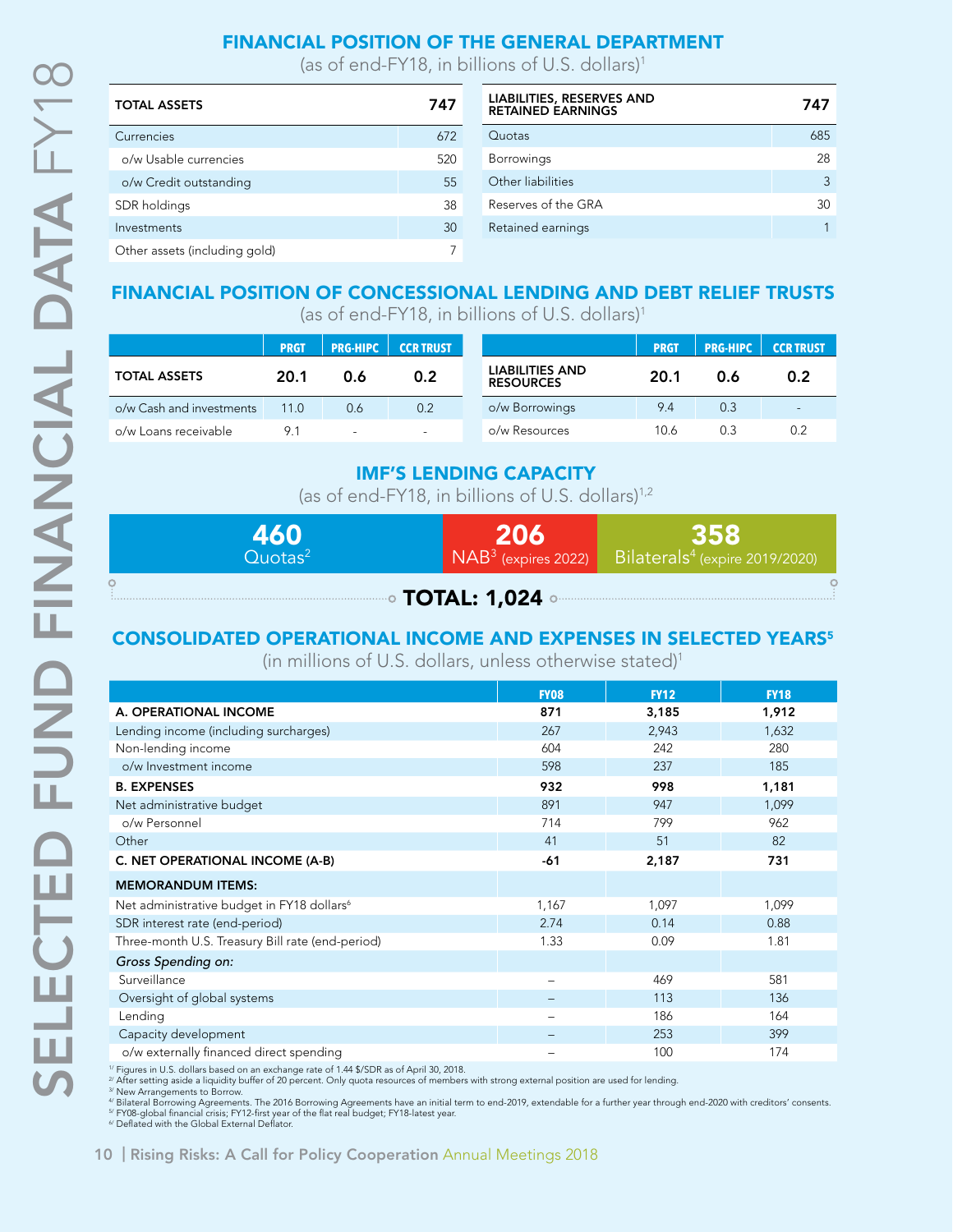### Annex. Key IMF Activities since the Spring 2018 GPA



ECONOMIC ANALYSIS

CONTRIBUTIONS TO GLOBAL STABILITY Examined the policies and structural attributes that reduced the impact of the 2008 crisis.

- Analyzed regulatory reform ten years after the Global Financial Crisis.
- Investigated whether gains in emerging market and developing economies (EMDEs) inflation behavior are sustainable as global monetary conditions normalize.
- Analyzed exchange rates and global imbalances in the 2018 External Sector Report.
- Provided an update and stocktaking of assessments of fiscal space.
- Investigated the status and evolution of public sector balance sheets.
- Delivered a paper for the G-20 on the measurement issues affecting the future of work.
- Studied the economic gains from gender inclusion; investigated gender, technology and the future of work; and analyzed women in finance.
- Investigated youth labor markets in EMDEs.
- Delivered notes to the G-20 on a taxonomy of capital flow management measures and the application of the Fund's Institutional View in practice.
- Provided notes to the G-20 on Strengthening Public Debt Transparency.
- Delivered the Bali Fintech Agenda, discussed the impact of Fintech on financial regulation, and provided initial technical assistance on cyber security in EMDEs.
- Reported on Reinvigorating Trade and Inclusive Growth with the World Bank and WTO.
- Endorsed the core principles for Islamic banking regulation.
- Discussed progress and plans on Fund work on the digital economy.
- Discussed spending needs for achieving selected Sustainable Development Goals.
- 

FUND POLICIES

- Issued guidance on the use of third-party indicators in Fund reports.
- Discussed aspects related to the Fund's review of conditionality, and to Low-income Countries (LIC) facilities.
- Started implementation of the new LIC Debt Sustainability Framework.
	- Started to review the Debt Sustainability Framework for Market Access Countries.
- Initiated a review of the Fund's Anti-money Laundering and Combating Financial Terrorism strategy.
- Analyzed preliminary findings from the Fund's Capacity Development Strategy Review.
- Delivered an implementation plan in response to an IEO evaluation on the IMF and fragile states.
- Delivered the Third Progress Report of the Second Phase of the G-20 Data Gaps Initiative (with the FSB Secretariat).
- 

**GOVERNANCE** AND INTERNAL **ORGANIZATION** 

- Continued work and delivered a progress report on the 15th General Review of Quotas.
	- Outlined the scope and terms of reference of the Fund's Comprehensive Compensation and Benefits Review.
	- Discussed ongoing efforts and proposals to modernize and streamline Fund operations.
		- Advanced work on human resources and knowledge management strategies, outlined plans for the development of an internal digital platform, and launched a comprehensive CD Management and Administration Program.